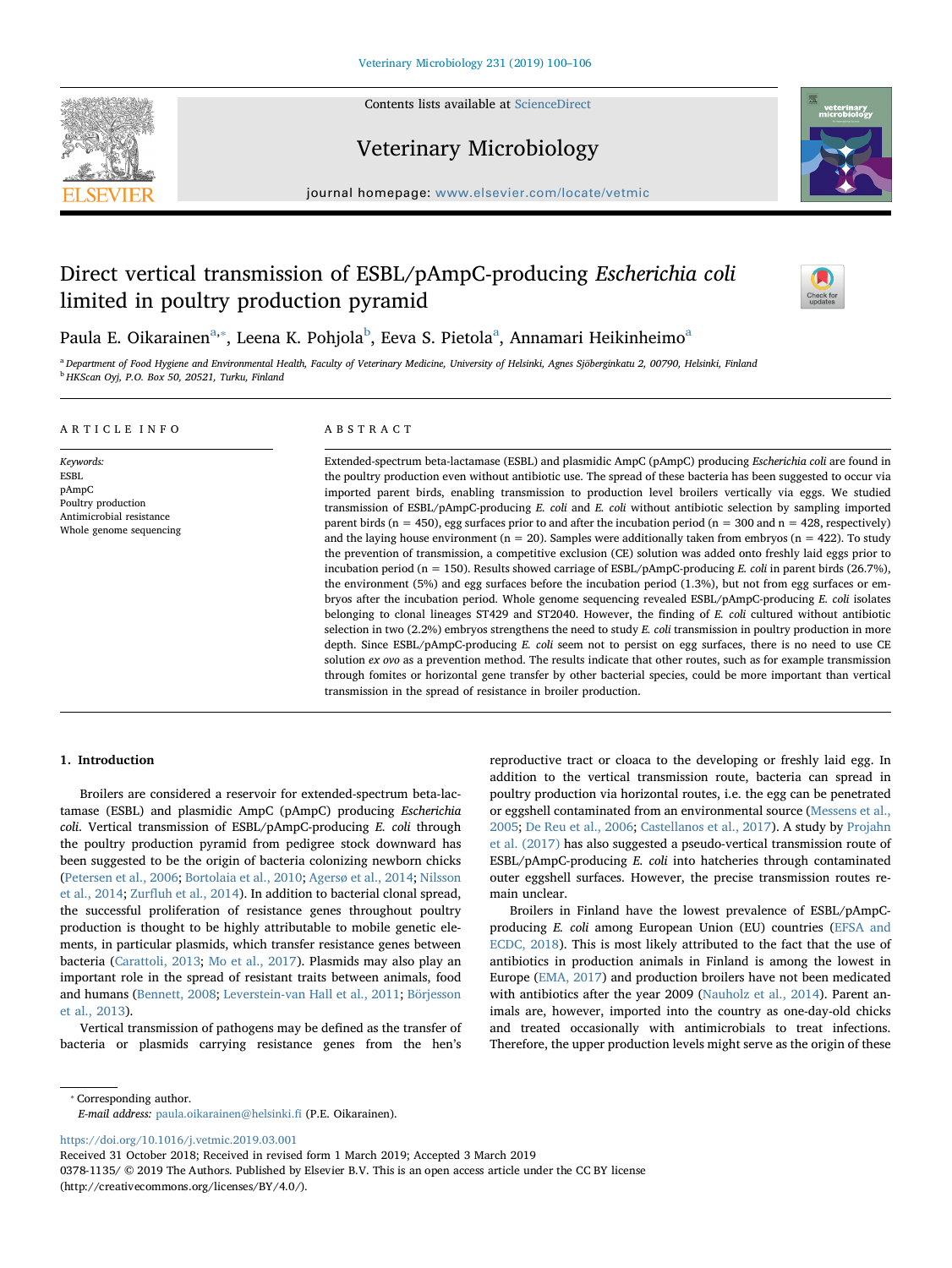resistant bacteria in production broilers through vertical transmission.

The prevalence of ESBL/pAmpC-producing E. coli in broilers and broiler meat varies markedly between EU member states, and ESBL/ pAmpC-producing E. coli have been found in broilers also in countries with limited antibiotic use ([EFSA and ECDC, 2018\)](#page-5-7). In the EU, in addition to beta-lactam resistance, the finding of carbapenemase-producing and colistin resistant  $E.$  coli in broilers and broiler meat is worrying ([EFSA and ECDC, 2018](#page-5-7)).

In addition to the limited use of antimicrobials and high level of production hygiene, the use of competitive exclusion (CE) products are thought to contribute to the low levels of resistant bacteria. Originally developed to control Salmonella outbreaks in poultry, a CE product was developed in the 1970s ([Nurmi and Rantala, 1973](#page-6-8)). The concept of CE is to administer intestinal bacteria of adult birds to newly hatched chicks to support the colonization of the chicks' intestines with beneficial bacteria and reduce the chance of colonization with pathogenic microorganisms ([Nurmi and Rantala, 1973;](#page-6-8) [Nurmi et al., 1992\)](#page-6-9). One of the CE products is Broilact (Orion Corp., Orion Pharma, Espoo, Finland), which is a commercial freeze-dried CE product consisting of a healthy chicken's intestinal bacteria. In addition to controlling salmonellosis in poultry, CE products have been found to be effective in reducing ESBL-producing E.coli in broilers when administered to day-old chicks [\(Nuotio et al., 2013](#page-6-10); [Ceccarelli et al., 2017\)](#page-5-9). To investigate the effect of the possible use of CE prior to hatching on the prevalence of ESBL/pAmpC-producing E. coli on egg surfaces and chick intestines after the incubation period we studied the effect of dipping freshly laid eggs into a Broilact solution. The hypothesis was that this procedure would cover the eggs with healthy gut bacteria and protect against the penetration of harmful, resistant bacteria. The effect of dipping eggs in CE products on the prevalence of resistant bacteria has not been studied before to the best of our knowledge. To study the possible transmission routes of ESBL/pAmpC-producing E. coli from parent birds to chicks, we sampled broiler parent birds, eggs, and chick embryos in a Finnish broiler production chain. To determine the presence of E. coli without antibiotic selection, a selection of the samples was also subjected to culturing without antibiotic supplement. We also took environmental samples from the laying house facilities. In order to study the transmission routes on a molecular level, whole genome sequencing methods were used to investigate the sequence type (ST), resistance genes, virulence factors and plasmids harboured by bacterial isolates.

#### 2. Materials and methods

#### 2.1. Sampling

Altogether 450 cloacal swabs were collected from broiler parent birds belonging to one flock composed of approximately 4000 birds housed in the same hall. Additionally 20 environmental samples were collected from the same farm. Sterile culture swabs (Copan Transystem, Copan Diagnostics, Italy) were used. Additionally, environmental samples were moistened in sterile buffered peptone water (BPW) (Oxoid, Basingstoke, Hampshire, UK) prior to rubbing areas of  $10 \times 10$  cm of the facilities and equipment. Environmental samples were taken from inside the layer house from the egg belt, drinking and feeding systems, laying houses and door knobs from the layer house and egg conveyor room. Samples were additionally taken from the egg conveyor and egg storage room. Additionally, newly laid eggs  $(n = 450)$  were collected  $(0-20 h)$  from laying). Parent birds were 46 weeks old at the time of the study and had been medicated with amoxicillin at age 24 weeks.

To determine the presence of ESBL/pAmpC E. coli on the outer surface of the eggs, the eggs ( $n = 450$ ) were divided into three groups, with 150 eggs in each group. Eggs in Group 1 were dipped into 20 ml sterile BPW. Eggs in Group 2 were dipped into 20 ml sterile BPW and subsequently dipped also into a solution of Broilact (2.5 l), prepared according to the manufacturer's instructions. Eggs in Group 3 were left untreated to serve as controls and were not subjected to dipping in BPW or Broilact solution. All eggs  $(n = 450)$  were transported to the hatchery according to their normal schedule. Prior to transportation to the hatchery, the eggs were moved to a storage room and were sprayed twice daily with a disinfectant according to the laying house's normal disinfection methods. The disinfectant used was Teflex Plus (Oy Soft Protector, Espoo, Finland) consisting of polyhexamethylenebiguanide hydrochloride (PHMB) (CAS 32289-58-0). The different egg groups were kept in separate trays, avoiding contamination with other groups. Samples were transported to the laboratory at  $+ 4$  °C and analysed within 24 h.

After 17 days in the hatchery, the fertilized eggs ( $n = 428$ ) were transported to the laboratory and resampled to determine the presence of post-incubation ESBL/AmpC-producing E. coli on their outer surfaces. Outer eggshell rinsing samples ( $n = 428$ ) were obtained in the same manner as previously.

Subsequently, the eggs were cut open and the chick inside was mechanically euthanized ( $n = 422$ ) prior to collecting a sample consisting of intestines and a part of the yolk sac. Samples were not obtained from six eggs as they had no visible embryo inside the egg due to putrefaction.

# 2.2. Isolation and confirmation of Escherichia coli

Parental bird cloacal samples ( $n = 450$ ), chick intestinal samples  $(n = 422)$  and environmental samples  $(n = 20)$  were enriched in BPW (9 ml) and incubated at 37 °C overnight. Outer eggshell samples  $(n = 300)$  before incubation period,  $n = 428$  after incubation period) were incubated at 37 °C overnight. After incubation, a loopful (10 μl) of the enrichment was streaked onto MacConkey agar plates (Lab M, Lancashire, UK; Scharlau Chemie s.a, Sentmenat, Spain) with 1 mg/l cefotaxime. The first 10 eggs from each egg group as well as the first 30 chick samples originating from each group (Groups 1–3) and the first 30 parent bird samples were also streaked onto MacConkey agar plates without antibiotic supplement to determine the presence of E. coli without antibiotic selection. The plates were incubated at 44 °C for 18–22 h. A typical colony from each sample was confirmed as E. coli by using an oxidase test (Thermo Fischer Scientific Inc., Waltham, MA, USA), Gram staining and an API20E biochemical test (Biomérieux, Marcy-l'Etoile, France).

#### 2.3. Phenotypic identification of ESBL/AmpC-producing Escherichia coli

Susceptibility testing was performed with the disc diffusion method ([EUCAST, 2017](#page-5-10)) to isolates grown with antibiotic supplement. Susceptibility to third-generation cephalosporins was tested with ceftazidime (10 μg) (Neo-Sensitabs, Rosco Diagnostica A/S, Taastrup, Denmark) and cefotaxime (5 μg) (Oxoid Ltd, Basingstoke, Hampshire, UK), to cephamycin with cefoxitin (30 μg), and to carbapenem with meropenem (10 μg) (Neo-Sensitabs, Rosco Diagnostica A/S, Taastrup, Denmark). Synergism between third-generation cephalosporins and clavulanic acid was tested with a combination disc diffusion test with cefotaxime + clavulanic acid  $30 \mu g$  +  $10 \mu g$  and ceftazidime + clavulanic acid 30 μg + 10 μg (Neo-Sensitabs, Rosco Diagnostica A/S, Taastrup, Denmark). The epidemiological cut-off values were used as a reference ([EUCAST, 2018\)](#page-5-11). E. coli ATCC 25922 was included as a quality control. In addition to resistance to third-generation cephalosporins, resistance to cephamycin and < 5 mm difference in inhibition zones in the combination disc diffusion test were used as criteria for pAmpC production, whereas ESBL production was evidenced by resistance to third-generation cephalosporins and  $\geq$  5 mm difference in the combination disc diffusion test.

#### 2.4. Whole genome sequencing and sequence analysis

A representative collection of E. coli isolates ( $n = 23$ ) was chosen for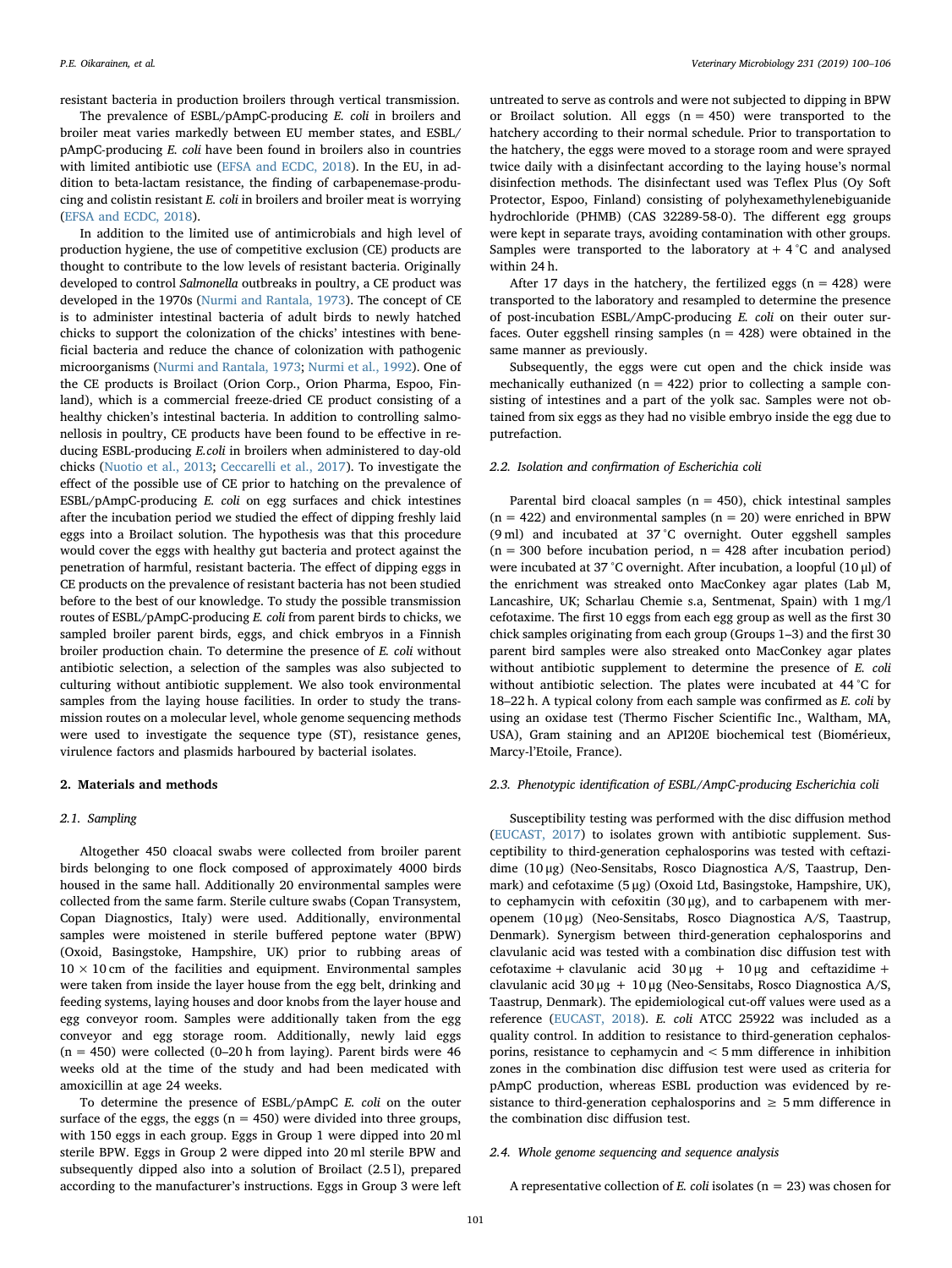whole genome sequencing. Chosen isolates consisted of isolates from parent birds (8 resistant isolates, 4 isolates without antibiotic selection), outer eggshell samples (4 resistant isolates, 4 isolates without antibiotic selection), the environmental sample (1 resistant isolate), and chick intestines (2 isolates without antibiotic selection).

The collection of E. coli isolates was subjected to DNA extraction and purification with a PureLink Genomic DNA Mini Kit (Invitrogen by Thermo Fischer Scientific, Carlsbad, CA, USA) according to the manufacturer's instructions. Whole genome sequencing was performed with an Illumina Novaseq platform (Center for Genomics and Transcriptomics, Tuebingen, Germany) with paired end reads. Samples were sequenced with 100  $\times$  coverage and 2  $\times$  100 bp read length.

Analyses of samples were run on a web-based service (Center for Genomic Epidemiology, DTU, Denmark). Either raw reads or assembled contigs were used according to the service's recommendations. Resistance genes were determined using KmerResistance v 2.2 [\(Clausen](#page-5-12) [et al. 2016](#page-5-12)) using raw reads, with a 70% identity threshold and depth correlation of 10%. Reads were assembled with SPAdes v 3.9 ([Nurk](#page-6-11) [et al., 2013\)](#page-6-11). Species identification was confirmed with KmerFinder v 2.5 [\(Hasman et al., 2014;](#page-6-12) [Larsen et al., 2014\)](#page-6-13) using assembled contigs. Multilocus sequence typing (MLST) was determined with MLST v 1.8 ([Larsen et al., 2012\)](#page-6-14) using E. coli scheme 1 [\(Wirth et al., 2006\)](#page-6-15) with assembled contigs. Virulence genes were determined with VirulenceFinder v 1.5 [\(Joensen et al., 2014](#page-6-16)) with assembled contigs, and an identity percentage threshold of 90% and a minimum length of 60% were used. Plasmids carried by the isolates were determined with PlasmidFinder v 1.3 ([Carattoli et al., 2014](#page-5-13)) with assembled contigs, and an identity percentage threshold of 95% and a minimum length of 60% were used. CSI Phylogeny 1.4 ([Kaas et al., 2014](#page-6-17)) was used with program default values to assess the single nucleotide polymorphism (SNP) differences between dominating ST types. One isolate of each ST group was used as the reference genome for both analyses, respectively.

# 2.5. Statistical analysis

Fisher's exact test was used to compare the prevalence of E. coli without antibiotic selection in the three different groups of egg surface and embryo samples. Analysis was carried out with SPSS version 24 (IBM, New York, NY, USA). P-values < 0.05 were regarded as significant.

#### 3. Results

#### 3.1. Confirmation of Escherichia coli and phenotypic tests

# 3.1.1. ESBL/pAmpC-producing Escherichia coli

ESBL/AmpC-producing E. coli was detected in 120 (26.7%) parent birds, 4 (1.3%) outer eggshells prior to the incubation period, and 1 (5%) environmental sample, whereas none of the embryo intestine samples or eggshells after the incubation period were positive for ESBL/ AmpC-producing E. coli, as seen in [Table 1.](#page-3-0) All of the isolates subjected to antimicrobial susceptibility testing were resistant to third-generation cephalosporins (cefotaxime and ceftazidime) and second-generation cephamycin (cefoxitin). None of the isolates were resistant to carbapenem (meropenem). According to the combination disc diffusion test, 33 parent bird isolates (27.5%) were phenotypically AmpC producers and 87 (72.5%) ESBL and AmpC producers. The difference in the inhibition zone diameter of the combination disc diffusion test with ceftazidime + clavulanic acid 30 μg + 10 μg varied from 2 to 8 mm, with most isolates ( $n = 63$ ) having a result of 5 mm close to the threshold value. The difference in the inhibition zone diameter of the combination disc diffusion test with cefotaxime + clavulanic acid 30 μg + 10 μg varied from 0 to 5 mm, with most isolates ( $n = 36$ ) having a result of 0 mm. All of the egg surface isolates and the environmental isolate were phenotypically ESBL + AmpC producers. Phenotypic results are shown in [Table 1.](#page-3-0)

#### 3.1.2. Escherichia coli without antibiotic supplement

E. coli was found on MacConkey plates without antibiotic supplement in 25 parent birds (83.3%), 17 outer eggshells prior to the incubation period (85%), and in two chick intestines (0.5%), whereas none of the outer eggshells after the incubation period were positive for *E. coli.* Positive chick intestine samples originated from Group 1 ( $n = 1$ ) and Group 2 ( $n = 1$ ), as seen in [Table 1](#page-3-0).

# 3.2. Statistical analysis

There was no significant difference found between chick intestine samples from Group 3 (no E. coli found) compared with Groups 1 and 2. as determined by Fisher's exact test ( $P = 1.000$ ). There was also no significant difference in the presence of E. coli in egg surface samples in Groups 1 and 2 in Fisher's exact test ( $P = 1.000$ ). No statistically significant differences were found in these analyses.

## 3.3. Whole genome sequencing and sequence analysis

The results of the whole genome sequenced isolates are shown in [Table 2.](#page-4-0) All of the isolates were confirmed to be E. coli. Altogether 9 MLST types were identified: ST2040, ST429, ST106, ST428, ST88, ST906, ST1286, ST10 and ST453, with ST2040 and ST429 being dominant. Resistant isolates consisted of two MLST types (ST429 and ST2040), whereas isolates without antibiotic selection consisted of 7 MLST types. Of these resistant isolates, all ST429 isolates harboured the virulence genes gad, iroN, iss and mchF, whereas all ST2040 isolates harboured cma, gad, Ipfa, iroN, iss and tsh. Phylogenetic analysis revealed 0–10 SNP differences within ST2040 isolates and 0–4 SNP differences within ST429 isolates.

From two to five different plasmid replicons were detected in each isolate ([Table 2\)](#page-4-0). All of the ST429 isolates harboured plasmids belonging to families of IncB/O/K/Z, IncFIB(AP001918) and IncFIC(FII), whereas four of the six ST2040 isolates harboured plasmids belonging to families of IncX1, ColpVC, IncFIB(AP001918) and IncFIC(FII).

All of the isolates grown on the plates with antibiotic supplement harboured the  $bla_{CMY-2}$  gene. No other beta-lactam resistance was detected in the isolates grown on plates with antibiotic supplement. ST2040 isolates carried solely  $bla_{CMY-2}$ , whereas ST429 isolates harboured in addition aminoglycoside resistance genes aac(3)-Vla and aadA1, sulphonamide resistance gene sul1 and tetracycline resistance gene tet(A). Two out of four of the parent bird isolates without antibiotic selection harboured resistance genes, one the sulphonamide resistance gene sul1 and the other the beta-lactam resistance gene  $bla_{\text{TEM}}$ . <sub>1B</sub>. One out of two of the chick intestine samples without antibiotic selection harboured the beta-lactam resistance gene  $bla_{\text{TEM-1C}}$  and tetracycline resistance gene  $tet(A)$ . The phenotype matched the genotype in 14 samples, but 9 of the phenotypically ESBL + AmpC-producing isolates were genotypically only AmpC producers.

## 4. Discussion

The vertical spread of ESBL/pAmpC-producing bacteria from parent birds has been thought to be the main driver of the widespread occurrence of these bacteria in production level broilers, even in countries with limited antibiotic use. Recently, however, it has been suggested that the main transmission route of ESBL/pAmpC-producing E. coli is not strictly vertical from parent birds to offspring, but rather a mix of different transmission routes in the production chain [\(Dierikx et al.,](#page-5-14) [2018;](#page-5-14) [Projahn et al., 2018](#page-6-18)). Our results support these findings.

For the first time, the prevalence of ESBL/pAmpC-producing E. coli was studied in parent birds in Finnish poultry production. Our results showed a prevalence of 26.7% in ESBL/AmpC-producing E. coli in one flock of parent birds, which is in general higher than in Finnish production level broilers, which have been reported to have a 14% prevalence ([EFSA and ECDC, 2018\)](#page-5-7). ESBL/pAmpC-producing E. coli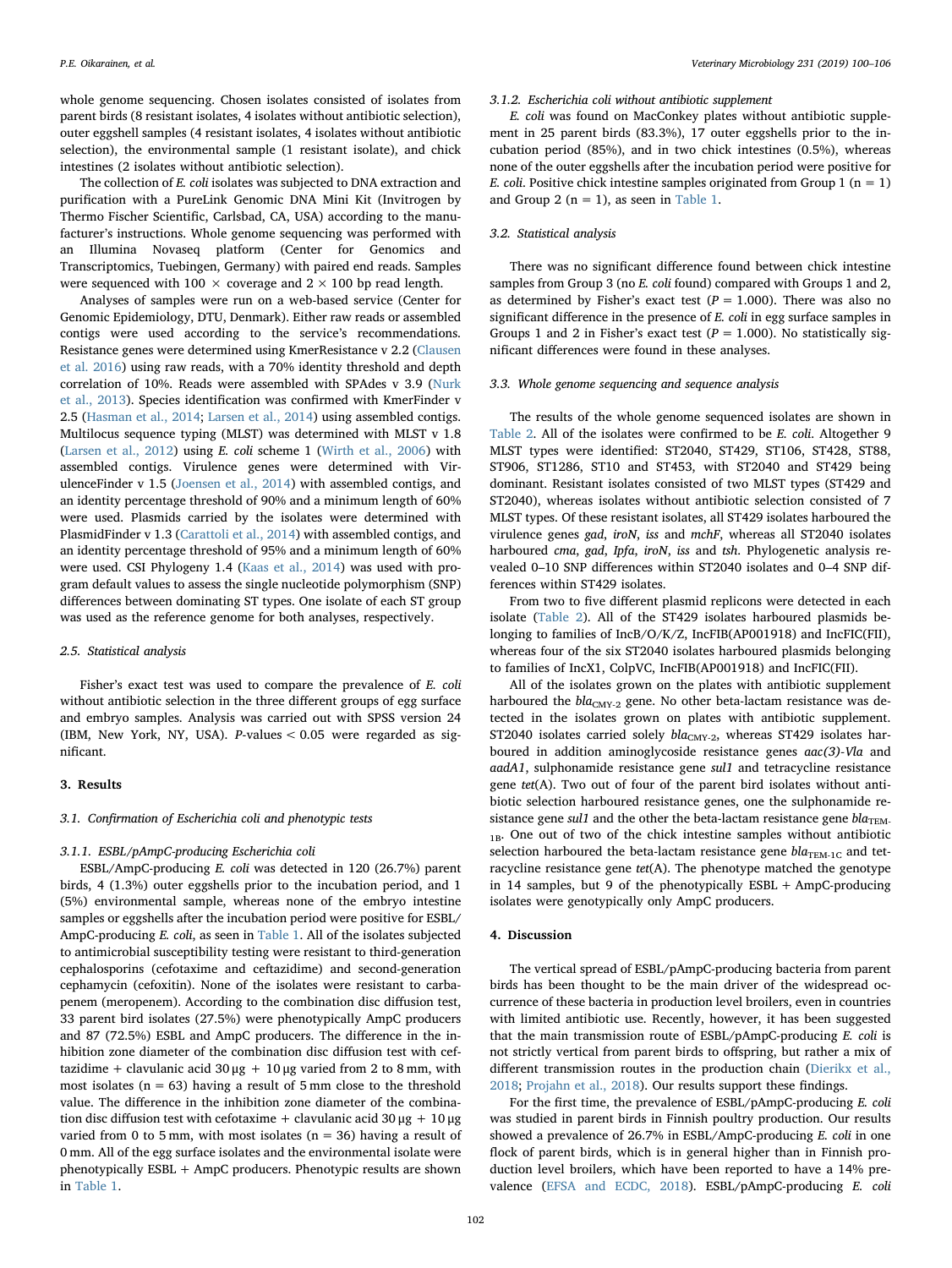#### <span id="page-3-0"></span>Table 1

Occurrence of extended-spectrum beta-lactamase (ESBL) / plasmidic AmpC (pAmpC) producing Escherichia coli and E. coli without antibiotic selection in broiler production.

|                                              | No. of positive samples / total no. of collected samples $(\%)$ <sup>a</sup> |                   |              |                |                                      |  |  |  |  |  |  |  |  |  |
|----------------------------------------------|------------------------------------------------------------------------------|-------------------|--------------|----------------|--------------------------------------|--|--|--|--|--|--|--|--|--|
| Sampling                                     | Total ESBL/pAmpC                                                             | ESBL <sup>b</sup> | pAmpC        | $ESBL + pAmpC$ | E. coli without antibiotic selection |  |  |  |  |  |  |  |  |  |
| Parent bird                                  | 120/450 (26.7)                                                               | 0/120(0.0)        | 33/120(27.5) | 87/120 (72.5)  | 25/30 (83.3)                         |  |  |  |  |  |  |  |  |  |
| Egg surface before incubation period (total) | 4/300(1.3)                                                                   | 0/300(0.0)        | 0/300(0.0)   | 4/300(1.3)     | 13/20(65)                            |  |  |  |  |  |  |  |  |  |
| Group $1o$                                   | 2/150(1.3)                                                                   | 0/150(0.0)        | 0/150(0.0)   | 2/150(1.3)     | 6/10(60)                             |  |  |  |  |  |  |  |  |  |
| Group 2                                      | 2/150(1.3)                                                                   | 0/150(0.0)        | 0/150(0.0)   | 2/150(1.3)     | 7/10(70)                             |  |  |  |  |  |  |  |  |  |
| Group 3                                      | ND <sup>d</sup>                                                              | ND                | <b>ND</b>    | ND.            | <b>ND</b>                            |  |  |  |  |  |  |  |  |  |
| Egg surface after incubation period (total)  | 0/428(0.0)                                                                   | 0/428(0.0)        | 0/428(0.0)   | 0/428(0.0)     | 0/30(0.0)                            |  |  |  |  |  |  |  |  |  |
| Group 1                                      | 0/141(0.0)                                                                   | 0/141(0.0)        | 0/141(0.0)   | 0/141(0.0)     | 0/10(0)                              |  |  |  |  |  |  |  |  |  |
| Group 2                                      | 0/144(0.0)                                                                   | 0/144(0.0)        | 0/144(0.0)   | 0/144(0.0)     | 0/10(0)                              |  |  |  |  |  |  |  |  |  |
| Group 3                                      | 0/143(0.0)                                                                   | 0/143(0.0)        | 0/143(0.0)   | 0/143(0.0)     | 0/10(0)                              |  |  |  |  |  |  |  |  |  |
| Embryo intestines (total)                    | 0/422(0.0)                                                                   | 0/422(0.0)        | 0/422(0.0)   | 0/422(0.0)     | 2/90(2.2)                            |  |  |  |  |  |  |  |  |  |
| Group 1                                      | 0/138(0.0)                                                                   | 0/138(0.0)        | 0/138(0.0)   | 0/138(0.0)     | 1/30(3.3)                            |  |  |  |  |  |  |  |  |  |
| Group 2                                      | 0/141(0.0)                                                                   | 0/141(0.0)        | 0/141(0.0)   | 0/141(0.0)     | 1/30(3.3)                            |  |  |  |  |  |  |  |  |  |
| Group 3                                      | 0/143(0.0)                                                                   | 0/143(0.0)        | 0/143(0.0)   | 0/143(0.0)     | 0/30(0.0)                            |  |  |  |  |  |  |  |  |  |
| Environmental samples                        | 1/20(5)                                                                      | 0/20(0)           | 0/20(0)      | 1/20(5)        | <b>ND</b>                            |  |  |  |  |  |  |  |  |  |

<span id="page-3-1"></span>Based on phenotypic tests [\(EFSA Panel on Biological Hazards, 2011;](#page-5-19) [EUCAST, 2017](#page-5-10)).

<span id="page-3-2"></span><sup>b</sup> ESBL = isolate expressed only ESBL phenotype; pAmpC = isolate expressed only pAmpC phenotype; ESBL + pAmpC = isolate expressed both ESBL and pAmpC phenotype.

<span id="page-3-3"></span> $c$  Group 1 = rinsing sample; Group 2 = rinsing sample followed by Broilact treatment; Group 3 = no treatment before incubation, rinsing sample after incubation.

<span id="page-3-4"></span> $d$  ND = not determined.

isolates and E. coli without resistance to third-generation cephalosporins were detected in 1.3% and 65% of egg surfaces soon after laying and before disinfection protocols in our study, respectively. However, after routine disinfection procedures at the laying house and the incubation period at the hatchery, all of the egg surfaces tested negative for E. coli. This finding suggests that bacteria colonize the surface of eggs immediately after laying, but bacterial counts greatly diminish after disinfection measures or during the incubation period. This indicates that there are also other routes of transmission from the parent birds to offspring than just direct vertical transmission.

It is noteworthy, however, that in our study no ESBL/pAmpC-producing E. coli were retrieved from unhatched embryos, but two (2.2%) of the embryos were positive for E. coli without antimicrobial selection. These E. coli strains did harbour plasmids, which indicates that also ESBL/pAmpC-carrying plasmids could possibly penetrate the egg and developing embryo. One of the penetrated strains harboured betalactam resistance gene  $bla_{\text{TEM-1C}}$  and tetracycline resistance gene tet(A), which further demonstrates that bacteria carrying resistance genes in plasmids are able to penetrate the egg in certain circumstances. The presence of different virulence genes in these E. coli isolates further indicates that these virulence traits might be essential for penetration and deserves further study. The finding would further suggest that a direct vertical transmission route from the hen's reproductive tract into the developing egg is possible, although not recurrent.

There was no significant difference between the numbers of E. coli isolated from embryos belonging to Groups 1, 2 and 3, as was expected since the sample size per group was rather low  $(n = 30)$ . Eggs belonging to Groups 1 and 2 were dipped into BPW at the laying house, while eggs in Group 3 were left untreated as controls. It has been demonstrated earlier, however, that subjecting eggs to fluids or water, especially when the water temperature is lower than that of the egg's, increases the penetration of bacteria into the egg ([Berrang et al., 1999](#page-5-15)).

A pseudo-vertical transmission route from the hen to the offspring via the outer surface of eggs is also plausible, as suggested earlier ([Projahn et al., 2017](#page-6-6)). Although no E. coli was recovered from the egg surfaces after the incubation period in our study, it has been proven earlier that bacteria can survive on egg surfaces after disinfection, although bacterial counts do shrink ([Cadirci, 2009](#page-5-16); [Projahn et al., 2017](#page-6-6)). It is also possible that resistant bacteria remain in the eggshell pores, concealed from disinfectants, as suggested by [Mezhoud et al. \(2016\)](#page-6-19). Differences in the prevalence of E. coli and other Enterobacteriaceae on egg surfaces in different studies might in part be caused by variable disinfection protocols in different farms or countries, as well as other influencing factors such as humidity and temperature. The absence of E. coli on the shell surfaces after the incubation period in our study might in part have been caused by the eggs' own natural defence mechanisms, and the fact that a dry egg surface is unfavourable for bacterial growth. Disinfection measures after the collection of eggs at the laying house, during storage, and prior to entering the hatchery could also kill bacteria on the egg surfaces. The disinfectant compound PHMB used at the laying house in this study has been identified as being effective against ESBL-producing E. coli in vitro ([Goroncy-Bermes et al., 2013\)](#page-5-17). The possible differences between ESBL/pAmpC-producing E. coli strains and non-resistant strains on different disinfectant susceptibility should be investigated in more depth, although [Wieland et al. \(2017\)](#page-6-20) have found that quaternary ammonium compound inhibited ESBL/AmpC-producing E. coli from poultry even at lower concentrations, compared with non-ESBL/AmpC strains. Even though biocides are used, it is of vital importance to know, however, that no antibiotic wash is needed to achieve eradication of E. coli on egg surfaces.

Nevertheless, the same STs, plasmids and resistance genes were recovered from parent bird cloacal samples and egg surfaces before disinfection as well as one environmental sample from the laying house. ST2040 and ST429, with only a 0–10 and 0–4 SNP difference respectively, were the predominant STs found in ESBL/pAmpC-producing E. coli isolates in our study, implicating the presence of two different clonal lineages in the studied parent bird laying house. SNP differences of  $\leq 10$  in E. coli have been considered previously to be of the same origin ([Schürch et al., 2018\)](#page-6-21). These STs have been identified previously in samples of poultry origin [\(Pietsch et al., 2018\)](#page-6-22). ST2040 harboured the resistance gene  $bla_{CMY-2}$ , whereas ST429 isolates carried other resistance genes in addition to  $bla_{CMY-2}$ .

Plasmid-borne transmission of ESBL/pAmpC resistance genes in ESBL/pAmpC-producing E. coli has been suggested to occur in poultry production [\(Dame-Korevaar et al., 2017\)](#page-5-18). Four of the six ST2040 isolates in our study harboured plasmid IncX1, which has been previously linked to ESBL resistance genes  $bla_{SHV-12}$  and  $bla_{TEM-52}$  in broilers ([Huijbers et al., 2014\)](#page-6-23). All of the ST429 isolates harboured plasmid IncB/O/K/Z, IncFIB(AP001918) and IncFIC(FII).  $bla_{CMY-2}$  has been previously identified from IncB/O/K/Z-like and IncFIA/FIB replicon types from E. coli of poultry origin ([Touzain et al., 2018](#page-6-24)). However, to determine which plasmids harboured  $bla_{CMY-2}$  in our study, plasmids should be subjected to long-read sequencing. Furthermore, research is needed to determine whether the transmission of ESBL/pAmpC-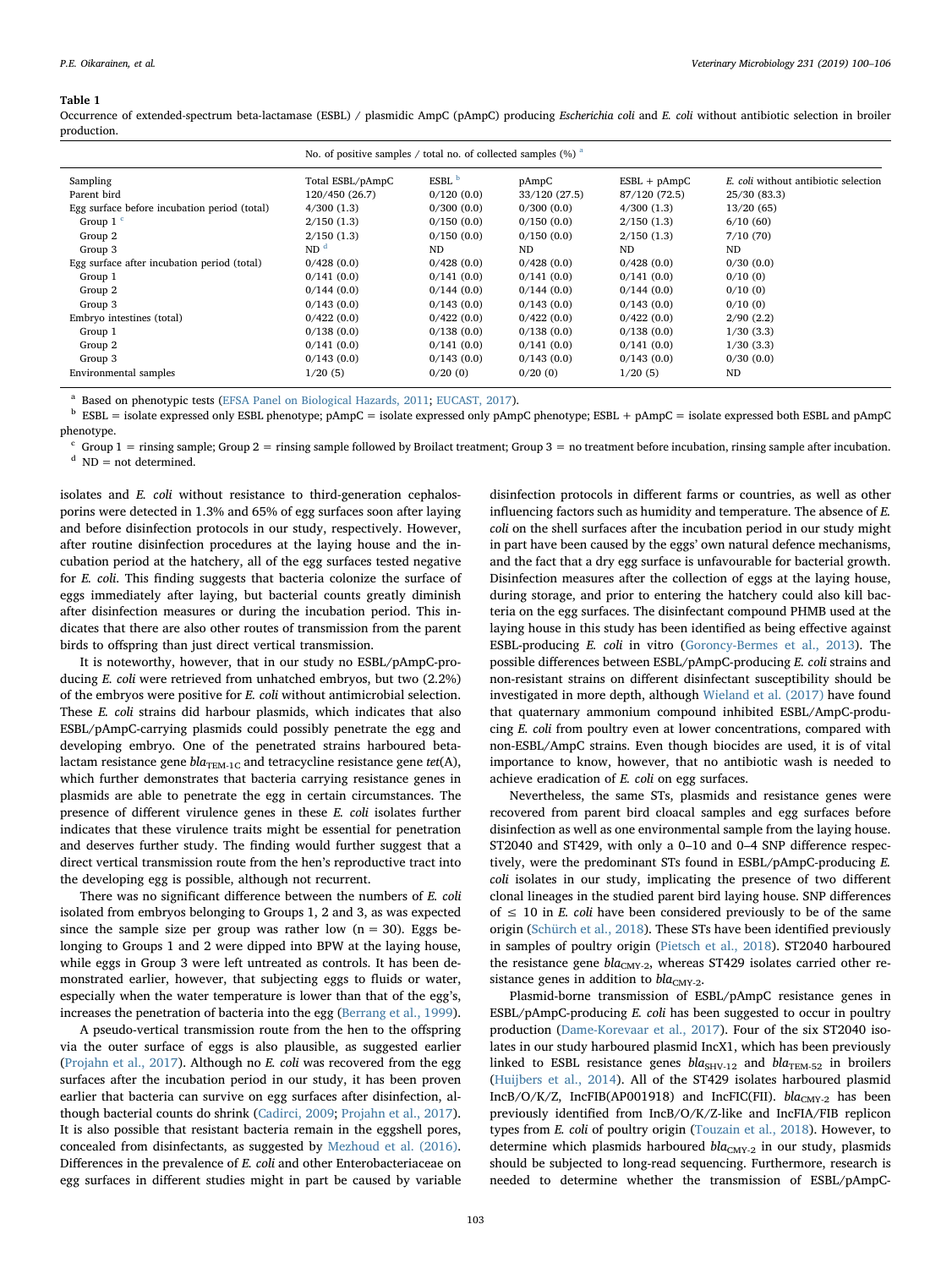<span id="page-4-0"></span>

| Phenotype <sup>e</sup>    | ESBL + AmpC                                                                                                                                                                                   | ESBL + AmpC                                  | ESBL + AmpC                                              | ESBL + AmpC                                  |                                     | Sensitive                             | Sensitive                 | Sensitive     | Sensitive                                        | Sensitive                 | Sensitive                                 | Sensitive                      | Sensitive                                  | AmpC                                                   |     | AmpC                                    | AmpC                                         | AmpC                                         | ESBL + AmpC                                   |                    | ESBL + AmpC                                                                                     | ESBL + AmpC                                            |    | ESBL + AmpC                                          | Sensitive                                                             | Sensitive                                     | ESBL + AmpC                                                 |
|---------------------------|-----------------------------------------------------------------------------------------------------------------------------------------------------------------------------------------------|----------------------------------------------|----------------------------------------------------------|----------------------------------------------|-------------------------------------|---------------------------------------|---------------------------|---------------|--------------------------------------------------|---------------------------|-------------------------------------------|--------------------------------|--------------------------------------------|--------------------------------------------------------|-----|-----------------------------------------|----------------------------------------------|----------------------------------------------|-----------------------------------------------|--------------------|-------------------------------------------------------------------------------------------------|--------------------------------------------------------|----|------------------------------------------------------|-----------------------------------------------------------------------|-----------------------------------------------|-------------------------------------------------------------|
| Resistance genes          | $blaCMY-2$                                                                                                                                                                                    | $blaCMY-2$                                   | aac(3)-VIa, ant(3")-Ia, blacMy-2, tet(A),<br><b>Thrs</b> |                                              | $bla_{\rm CMY-2}$                   |                                       |                           |               |                                                  |                           |                                           | $bla$ TEM-1B                   | IJns                                       | aac(3)-VIa, ant(3")-Ia, blac <sub>MY-2</sub> , tet(A), | Гms | $bla_{\rm CMY-2}$                       | $bla_{\rm CMY-2}$                            | $blaCMY-2$                                   | aac(3)-VIa, ant(3")-Ia, blacMx-2, tet(A),     | Гms                | $\text{aac}(3)$ -VIa, $\text{ant}(3")$ -Ia, $\text{bla}_{\text{CMY-2s}}$ tet(A),<br><b>Lins</b> | aac(3)-VIa, ant(3")-Ia, blac <sub>MY-2</sub> , tet(A), | ZП | $rac{(3)-V1a, art(3")-Ia, blaCMY-2, tet(A),}$<br>Пns | bla <sub>TEM-1</sub> c, tet(A)                                        | $\overline{1}$                                | $rac{(3)-V1a, art(3")-Ia, blaCMY-2, tet(A),}$<br>Ims        |
| Plasmids                  | ColpVC, IncFIB(AP001918), IncFIC(FII), IncX1                                                                                                                                                  | ColpVC, IncFIB(AP001918), IncFIC(FII), IncX1 | CobVC, IncB/O/K/Z, IncFIB(AP001918), IncFIC(FII)         | ColpVC, IncFIB(AP001918), IncFIC(FII), IncX1 |                                     | ColpVC, IncFII(pRSB107)               | ColpVC, IncFII(29), p0111 | ColpVC, p0111 | ColpVC, IncFIC(FII), IncFIB(AP001918), IncFI(29) | ColpVC, IncFII(29), p0111 | IncFIC(FII), IncFIB(AP001918), IncFII(29) | IncFIB(AP001918), IncI1, IncX1 | IncFIB(AP001918), IncFII(29), IncX1, p0111 | IncB/O/K/Z, IncFIB(AP001918), IncFIC(FII)              |     | ColpVC, IncFIB(AP001918), IncFIC(FII),  | ColpVC, IncFIB(AP001918), IncFIC(FII), IncI2 | ColpVC, IncFIB(AP001918), IncFIC(FII), IncX1 | Col156, ColpVC, IncB/O/K/Z, IncFIB(AP001918), | <i>IncFIC(FII)</i> | CobVC, IncB/O/K/Z, IncFIB(AP001918), IncFIC(FII)                                                | CobVC, IncB/O/K/Z, IncFIB(AP001918), IncFIC(FII)       |    | CopVC, IncB/O/K/Z, IncFIB(AP001918), IncFIC(FII)     | Col(MG828), CopVC, IncFIB(AP001918), IncFII, IncI1                    | Col(MG828), ColpVC, IncFIB(AP001918), IncFII, | CobVC, IncB/O/K/Z, IncFIB(AP001918), IncFIC(FII)            |
| Virulence genes           | cma, gad, Ipfa, iroN, iss, iss, tsh                                                                                                                                                           | tsh<br>cma, gad, Ipfa, iroN, iss, iss,       | gad, iroN, iss, iss, mchF                                |                                              | cma, gad, Ipfa, iroN, iss, iss, tsh | gad, iha, Ipfa, iss, mchB, mchC, mchF | gad, IpfA                 | gad, IpfA     | gad, iroN, iss, mchF, tsh                        | gad, iha, iss             | gad, iroN, iss, mchF                      | gad, lpfA, iss                 | ireA<br>astA, astA, cba, cma, gad,         | gad, iroN, iss, iss, mchF                              |     | ish,<br>cma, gad, Ipfa, iroN, iss, iss, | cma, gad, Ipfa, iroN, iss, iss, tsh          | tsh<br>cma, gad, Ipfa, iroN, iss, iss        | gad, iroN, iss, iss, mchF                     |                    | gad, iroN, iss, iss, mchF                                                                       | gad, iroN, iss, iss, mchF                              |    | gad, iroN, iss, iss, mchF                            | air, astA, eilA, gad, IpfA, iroN, iss,mchB, mchC, mchF, mchF,<br>mamA |                                               | gad, iroN, iss, iss, mchF, vat<br>gad, iroN, iss, iss, mchF |
| $\rm MLST$ $^{\rm c}$     | ST2040                                                                                                                                                                                        | ST2040                                       | ST429                                                    | ST2040                                       |                                     | <b>ST88</b>                           | ST906                     | ST906         | ST1286                                           | $\text{ST10}^{\text{d}}$  | ST1286                                    | ST453                          | ST10                                       | ST429                                                  |     | ST2040                                  | ST2040                                       | ST2040                                       | ST429                                         |                    | ST429                                                                                           | ST429                                                  |    | ST429                                                | ST106 <sup>d</sup>                                                    | ST428                                         | ST429                                                       |
| Species <sup>b</sup>      | $\begin{array}{l} \hbox{\scriptsize E} \quad \hbox{\scriptsize coli}\\ \hbox{\scriptsize E} \quad \hbox{\scriptsize coli}\\ \hbox{\scriptsize E} \quad \hbox{\scriptsize coli}\\ \end{array}$ |                                              |                                                          |                                              |                                     |                                       |                           |               |                                                  |                           |                                           |                                |                                            |                                                        |     |                                         |                                              |                                              |                                               |                    | coli<br>E.                                                                                      | coli<br>E,                                             |    | coli<br>E,                                           | $E.$ $coli$                                                           | $E.$ coli                                     | $\it E.~coli$                                               |
| Origin                    | Egg surface                                                                                                                                                                                   |                                              | ${\rm Egg}$ surface ${\rm Egg}$ surface                  |                                              | Egg surface                         | Egg surface                           | Egg surface               |               | ${\rm Egg}$ surface ${\rm Egg}$ surface          | Parent bird               | Parent bird                               | Parent bird                    | Parent bird                                | Parent bird                                            |     | Parent bird                             | Parent bird                                  | Parent bird                                  | Parent bird                                   |                    | Parent bird                                                                                     | Parent bird                                            |    | Parent bird                                          | Chick intestine                                                       | Chick intestine                               | Environment                                                 |
| Isolate name <sup>a</sup> | <b>IE61-R</b>                                                                                                                                                                                 | 1E74-R                                       | 2E151-R                                                  | 2E177-R                                      |                                     | 1E5-S                                 | <b>LE10-S</b>             | 2E153-S       | 2E157-S                                          | PS2-S                     | PS16-S                                    | PS19-S                         | PS30-S                                     | PS310-R                                                |     | PS61-R                                  | PS174-R                                      | PS371-R                                      | <b>PS57-R</b>                                 |                    | PS184-R                                                                                         | PS148-R                                                |    | PS378-R                                              | 1C14-S                                                                | 2C151-S                                       | $Y13-R$                                                     |

Genomic analyses of Escherichia coli  $(n = 23)$  isolated from the broiler production chain. Genomic analyses of Escherichia coli (n = 23) isolated from the broiler production chain. Table 2

<span id="page-4-1"></span> Analysis tools by Center for Genomic Epidemiology: KmerFinder v 2.5 for species determination, MLST v 1.8 Server for multilocus sequence type, VirulenceFinder v 1.5 Server for virulence genes, PlasmidFinder v 1.3 ő Ļ, Ĺ, ì, Ĺ, Ļ by Broilact treatment. by Broilact treatment.

<span id="page-4-5"></span><span id="page-4-4"></span><span id="page-4-3"></span><span id="page-4-2"></span> $^{\rm b}$  Analysis tools by Center for Genomic Epidemiology: KmerFinder v 2.5 for species determination, MLST v 1.8 Server for multilocus sequence type, VirulenceFinder v 1.5 Server for virulence genes, PlasmidFinder v 1.3<br> Server for plasmids, KmerResistance v 2.2 for resistance genes, assembly with SPAdes v 3.9.

 $^{\rm c}$  MLST = multilocus sequence type. MLST = multilocus sequence type.

de One or more loci do not perfectly match any previously registered MLST allele. Based on phenotypic tests (EFSA Panel on [Biological](#page-5-19) Hazards, 2011; [EUCAST,](#page-5-10) 2017).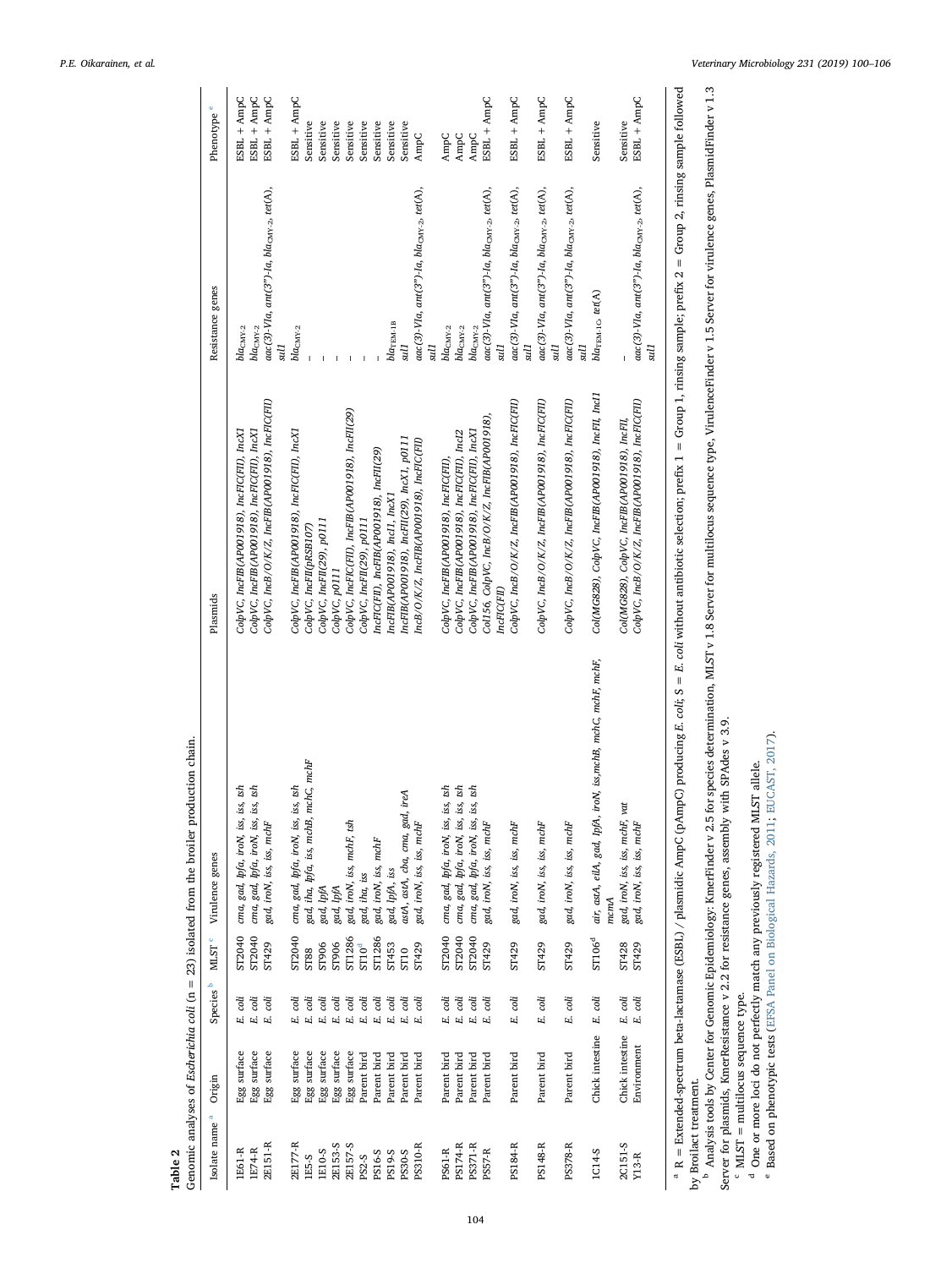producing E. coli in poultry production is facilitated by other bacterial species harbouring ESBL/pAmpC gene-carrying plasmids which introduce these into E. coli again through conjugation.

The environmental sample positive for ST429 ESBL/pAmpC-producing E. coli was obtained from a scale pad located at the end of the egg conveyor belt in the sampled laying house. This implies that bacteria of the same origin can spread in the production environment from parent birds to egg surfaces, as well as indirectly through contact with contaminated equipment, facilities or workers. As animals and eggs move from one facility to another, special attention should be given to the hygienic handling of material.

In our study, the spread of bacteria via eggshell surfaces seemed to be limited, and as a consequence, no effect was seen when exposing freshly laid eggs to the CE solution. However, we did not sample live chicks after hatching, so it remains undetermined whether dipping eggs into CE solution would have an effect on bacterial findings later on in the chicks' life.

Although 72.5% of the isolates showing resistance to third generation cephalosporins displayed a phenotype of being both AmpC and ESBL producers, only pAmpC-type third-generation cephalosporin resistance was detected with whole genome sequencing. This might be caused by the fact that most of the results of combination disc diffusion test with ceftazidime + clavulanic acid  $30 \mu$ g + 10 μg were close to the threshold value of 5 mm and might have made interpretation of the result difficult, although controls were always included. The overall level of resistance in Finnish poultry production is the lowest among EU countries ([EFSA and ECDC, 2018](#page-5-7)). Many factors, such as an all-in allout production method, use of CE products, and good production hygiene could contribute to this difference. Also, antibiotics are not used in production level broilers, which eliminates selective pressure for resistant bacteria via antibiotic use. The strength of our study is the fact that it was conducted in normal production facilities. Eggs were handled in a normal manner and followed normal production routines. This allows for a more realistic study of the transmission routes of resistant bacteria within the production system.

The current study suggests that the contamination pressure through egg surfaces or hatchlings into the production farms is low. It seems, however, that some ESBL/pAmpC resistance genes persist in broiler production. Certain virulence genes have been linked to the ability to persist in the production environment [\(Projahn et al., 2018\)](#page-6-18). Plasmids, in addition to carrying resistance genes, have been linked to higher virulence in some E. coli strains (Schaufl[er et al., 2016;](#page-6-25) [Touzain et al.,](#page-6-24) [2018\)](#page-6-24). To counteract the spread of ESBLs, as well as the worrying emergence of carbapenem and colistin resistance in poultry production, we suggest investigation of the role of plasmids in transmission dynamics in the poultry production environment as direct vertical spread does not seem to be the main route of resistance.

#### 5. Conclusion

Our study strongly suggests that direct vertical transmission is not the main transmission route of ESBL/pAmpC-producing E. coli in poultry production. For the first time, the prevalence of ESBL/pAmpCproducing E. coli was determined in Finnish parent birds and their corresponding eggs and chick embryos, and isolates were further studied with whole genome sequencing methods. Also, the effect of the ex ovo application of a CE product on the prevalence of ESBL/pAmpCproducing E. coli was investigated. Our results show that certain E. coli strains are able to penetrate the egg and developing embryo, but this route does not seem to be common. Our results also highlight the fact that egg surfaces are free from  $E$ . coli after the incubation period even without the use of antibiotic washes. Certain ST types, resistance genes and plasmids persist in broiler birds as well as the production environment, and the reasons behind this persistence should be further investigated.

#### Conflicts of interest

None to declare.

#### Acknowledgements

This research was supported by the Academy of Finland fund (fund number 304832) and the Walter Ehrström Foundation. We would like to thank HKScan and DanHatch for enabling us to conduct the research in real poultry production facilities and Orion for the CE product. We would also like to thank Anu-Maarit Seppänen and Kirsi Ristkari for assistance with the laboratory work, Mette Voldby Larsen for assistance with the phylogenetic analyses and Professor Alessandra Carattoli for her valuable viewpoints in plasmid sequence analyses.

# References

- <span id="page-5-1"></span>[Agersø, Y., Jensen, J.D., Hasman, H., Pedersen, K., 2014. Spread of extended spectrum](http://refhub.elsevier.com/S0378-1135(18)31284-7/sbref0005) cephalosporinase-producing Escherichia coli [clones and plasmids from parent animals](http://refhub.elsevier.com/S0378-1135(18)31284-7/sbref0005) [to broilers and to broiler meat in a production without use of cephalosporins.](http://refhub.elsevier.com/S0378-1135(18)31284-7/sbref0005) [Foodborne Pathog. Dis. 11, 740](http://refhub.elsevier.com/S0378-1135(18)31284-7/sbref0005)–746.
- <span id="page-5-3"></span>[Bennett, P.M., 2008. Plasmid encoded antibiotic resistance: acquisition and transfer of](http://refhub.elsevier.com/S0378-1135(18)31284-7/sbref0010) [antibiotic resistance genes in bacteria. Br. J. Pharmacol. 153, 347](http://refhub.elsevier.com/S0378-1135(18)31284-7/sbref0010)–357.
- <span id="page-5-15"></span>[Berrang, M.E., Cox, N.A., Frank, J.F., Buhr, R.J., 1999. Bacterial penetration of the egg](http://refhub.elsevier.com/S0378-1135(18)31284-7/sbref0015)[shell and shell membranes of the chicken hatching egg: a review. J. Appl. Poultry Res.](http://refhub.elsevier.com/S0378-1135(18)31284-7/sbref0015) [8, 499](http://refhub.elsevier.com/S0378-1135(18)31284-7/sbref0015)–504.
- <span id="page-5-4"></span>[Börjesson, S., Jernberg, C., Brolund, A., Edquist, P., Finn, M., Landén, A., Olsson-](http://refhub.elsevier.com/S0378-1135(18)31284-7/sbref0020)[Liljequist, B., Tegmark Wisell, K., Bengtsson, B., Englund, S., 2013. Characterization](http://refhub.elsevier.com/S0378-1135(18)31284-7/sbref0020) of plasmid-mediated AmpC-producing E. coli [from Swedish broilers and association](http://refhub.elsevier.com/S0378-1135(18)31284-7/sbref0020) [with human clinical isolates. Clin. Microbiol. Infect. 9, 309](http://refhub.elsevier.com/S0378-1135(18)31284-7/sbref0020)–311.
- <span id="page-5-0"></span>[Bortolaia, V., Bisgaard, M., Bojesen, A.M., 2010. Distribution and possible transmission of](http://refhub.elsevier.com/S0378-1135(18)31284-7/sbref0025) [ampicillin- and nalidixic acid-resistant](http://refhub.elsevier.com/S0378-1135(18)31284-7/sbref0025) Escherichia coli within the broiler industry. [Vet. Microbiol. 142, 379](http://refhub.elsevier.com/S0378-1135(18)31284-7/sbref0025)–386.
- <span id="page-5-16"></span>[Cadirci, S., 2009. Disinfection of hatching eggs by formaldehyde fumigation](http://refhub.elsevier.com/S0378-1135(18)31284-7/sbref0030)–a review. Arch. Gefl[ügelk. 73, 116](http://refhub.elsevier.com/S0378-1135(18)31284-7/sbref0030)–123.
- <span id="page-5-2"></span>[Carattoli, A., 2013. Plasmids and the spread of resistance. Int. J. Med. Microbiol. 303,](http://refhub.elsevier.com/S0378-1135(18)31284-7/sbref0035) 298–[304](http://refhub.elsevier.com/S0378-1135(18)31284-7/sbref0035).
- <span id="page-5-13"></span>[Carattoli, A., Zankari, E., Garcia-Fernandez, A., Voldby Larsen, M., Lund, O., Villa, L.,](http://refhub.elsevier.com/S0378-1135(18)31284-7/sbref0040) [Aarestrup, F.M., Hasman, H., 2014. PlasmidFinder and pMLST: in silico detection and](http://refhub.elsevier.com/S0378-1135(18)31284-7/sbref0040) [typing of plasmids. Antimicrob. Agents Chemother. 58, 3895](http://refhub.elsevier.com/S0378-1135(18)31284-7/sbref0040)–3903.
- <span id="page-5-6"></span>Castellanos, L., Donado-Godoy, P., León, M., Clavijo, V., Arevalo, A., Bernal, J.F., Timmerman, A.J., Mevius, D.J., Wagenaar, J.A., Hordijk, J., 2017. High heterogeneity of Escherichia coli sequence types harbouring ESBL/AmpC genes on IncI1 plasmids in the Colombian poultry chain. PLoS One 12, e0170777. [https://doi.org/](https://doi.org/10.1371/journal.pone.0170777) [10.1371/journal.pone.0170777.](https://doi.org/10.1371/journal.pone.0170777)
- <span id="page-5-9"></span>Ceccarelli, D., van Essen-Zandbergen, A., Smid, B., Veldman, K.T., Boender, G.J., Fischer, E., Mevius, D., van der Goot, J., 2017. Competitive exclusion reduces transmission and excretion of extended-spectrum-β-lactamase-producing Escherichia coli in broilers. Appl. Environ. Microbiol. 83, e03439–16. [https://doi.org/10.1128/AEM.](https://doi.org/10.1128/AEM.03439-16) [03439-16.](https://doi.org/10.1128/AEM.03439-16)
- <span id="page-5-12"></span>[Clausen, P.T., Zankari, E., Aarestrup, F.M., Lund, O., 2016. Benchmarking of methods for](http://refhub.elsevier.com/S0378-1135(18)31284-7/sbref0055) identifi[cation of antimicrobial resistance genes in bacterial whole genome data. J.](http://refhub.elsevier.com/S0378-1135(18)31284-7/sbref0055) [Antimicrob. Chemother. 71, 2484](http://refhub.elsevier.com/S0378-1135(18)31284-7/sbref0055)–2488.
- <span id="page-5-18"></span>[Dame-Korevaar, A., Fischer, E.A.J., Stegeman, A., Mevius, D., van Essen-Zandbergen, A.,](http://refhub.elsevier.com/S0378-1135(18)31284-7/sbref0060) [Velkers, F., van der Goot, J., 2017. Dynamics of CMY-2 producing](http://refhub.elsevier.com/S0378-1135(18)31284-7/sbref0060) E. coli in a broiler parent fl[ock. Vet. Microbiol. 203, 211](http://refhub.elsevier.com/S0378-1135(18)31284-7/sbref0060)–214.
- <span id="page-5-5"></span>[De Reu, K., Grijspeerdt, K., Messens, W., Heyndrickw, M., Uyttendaele, M., Debevere, J.,](http://refhub.elsevier.com/S0378-1135(18)31284-7/sbref0065) Herman, L., 2006. Eggshell factors infl[uencing eggshell penetration and whole egg](http://refhub.elsevier.com/S0378-1135(18)31284-7/sbref0065) contamination by different bacteria, including [Salmonella enteritidis](http://refhub.elsevier.com/S0378-1135(18)31284-7/sbref0065). Int. J. Food [Microbiol. 112, 253](http://refhub.elsevier.com/S0378-1135(18)31284-7/sbref0065)–260.
- <span id="page-5-14"></span>[Dierikx, C.M., van der Goot, J., van Essen-Zandbergen, A., Mevius, D.J., 2018. Dynamics](http://refhub.elsevier.com/S0378-1135(18)31284-7/sbref0070) [of cefotaxime resistant](http://refhub.elsevier.com/S0378-1135(18)31284-7/sbref0070) Escherichia coli in broilers in the first week of life. Vet. [Microbiol. 222, 64](http://refhub.elsevier.com/S0378-1135(18)31284-7/sbref0070)–68.
- <span id="page-5-7"></span>[EFSA, ECDC, 2018. The European Union summary report on antimicrobial resistance in](http://refhub.elsevier.com/S0378-1135(18)31284-7/sbref0075) [zoonotic and indicator bacteria from humans, animals and food in 2016. EFSA J. 16,](http://refhub.elsevier.com/S0378-1135(18)31284-7/sbref0075) [5182.](http://refhub.elsevier.com/S0378-1135(18)31284-7/sbref0075)
- <span id="page-5-19"></span>[EFSA Panel on Biological Hazards, 2011. Scienti](http://refhub.elsevier.com/S0378-1135(18)31284-7/sbref0080)fic Opinion on the public health risks of [bacterial strains producing extended-spectrum](http://refhub.elsevier.com/S0378-1135(18)31284-7/sbref0080) β-lactamases and/or AmpC β-lacta[mases in food and food-producing animals. EFSA J. 9, 2322](http://refhub.elsevier.com/S0378-1135(18)31284-7/sbref0080).
- <span id="page-5-8"></span>[EMA, 2017. Sales of Veterinary Antimicrobial Agents in 30 European Countries in 2015.](http://refhub.elsevier.com/S0378-1135(18)31284-7/sbref0085) [Trends From 2010 to 2015. Seventh ESVAC Report. EMA/184855/2017](http://refhub.elsevier.com/S0378-1135(18)31284-7/sbref0085).
- <span id="page-5-10"></span>EUCAST, 2017. European Committee on Antimicrobial Susceptibility Testing. EUCAST Disk Diffusion Method Manual 6.0. [http://www.eucast.org/](http://www.eucast.org/fileadmin/src/media/PDFs/EUCAST_files/Disk_test_documents/Version_5/Manual_v_6.0_EUCAST_Disk_Test_final.pdf)fileadmin/src/media/ PDFs/EUCAST\_fi[les/Disk\\_test\\_documents/Version\\_5/Manual\\_v\\_6.0\\_EUCAST\\_Disk\\_](http://www.eucast.org/fileadmin/src/media/PDFs/EUCAST_files/Disk_test_documents/Version_5/Manual_v_6.0_EUCAST_Disk_Test_final.pdf) Test fi[nal.pdf](http://www.eucast.org/fileadmin/src/media/PDFs/EUCAST_files/Disk_test_documents/Version_5/Manual_v_6.0_EUCAST_Disk_Test_final.pdf).
- <span id="page-5-11"></span>EUCAST, 2018. Antimicrobial Wild Type Distributions of Microorganisms. Escherichia coli. [https://mic.eucast.org/Eucast2/SearchController/search.jsp?action=](https://mic.eucast.org/Eucast2/SearchController/search.jsp?action=performSearch%26BeginIndex=0%26Micdif=dif%26NumberIndex=50%26Antib=-1%26Specium=162%26Discstrength=-1) [performSearch&BeginIndex=0&Micdif=dif&NumberIndex=50&Antib=-1&](https://mic.eucast.org/Eucast2/SearchController/search.jsp?action=performSearch%26BeginIndex=0%26Micdif=dif%26NumberIndex=50%26Antib=-1%26Specium=162%26Discstrength=-1) [Specium=162&Discstrength=-1](https://mic.eucast.org/Eucast2/SearchController/search.jsp?action=performSearch%26BeginIndex=0%26Micdif=dif%26NumberIndex=50%26Antib=-1%26Specium=162%26Discstrength=-1).
- <span id="page-5-17"></span>[Goroncy-Bermes, P., Brill, F.H.H., Brill, H., 2013. Antimicrobial activity of wound](http://refhub.elsevier.com/S0378-1135(18)31284-7/sbref0100)